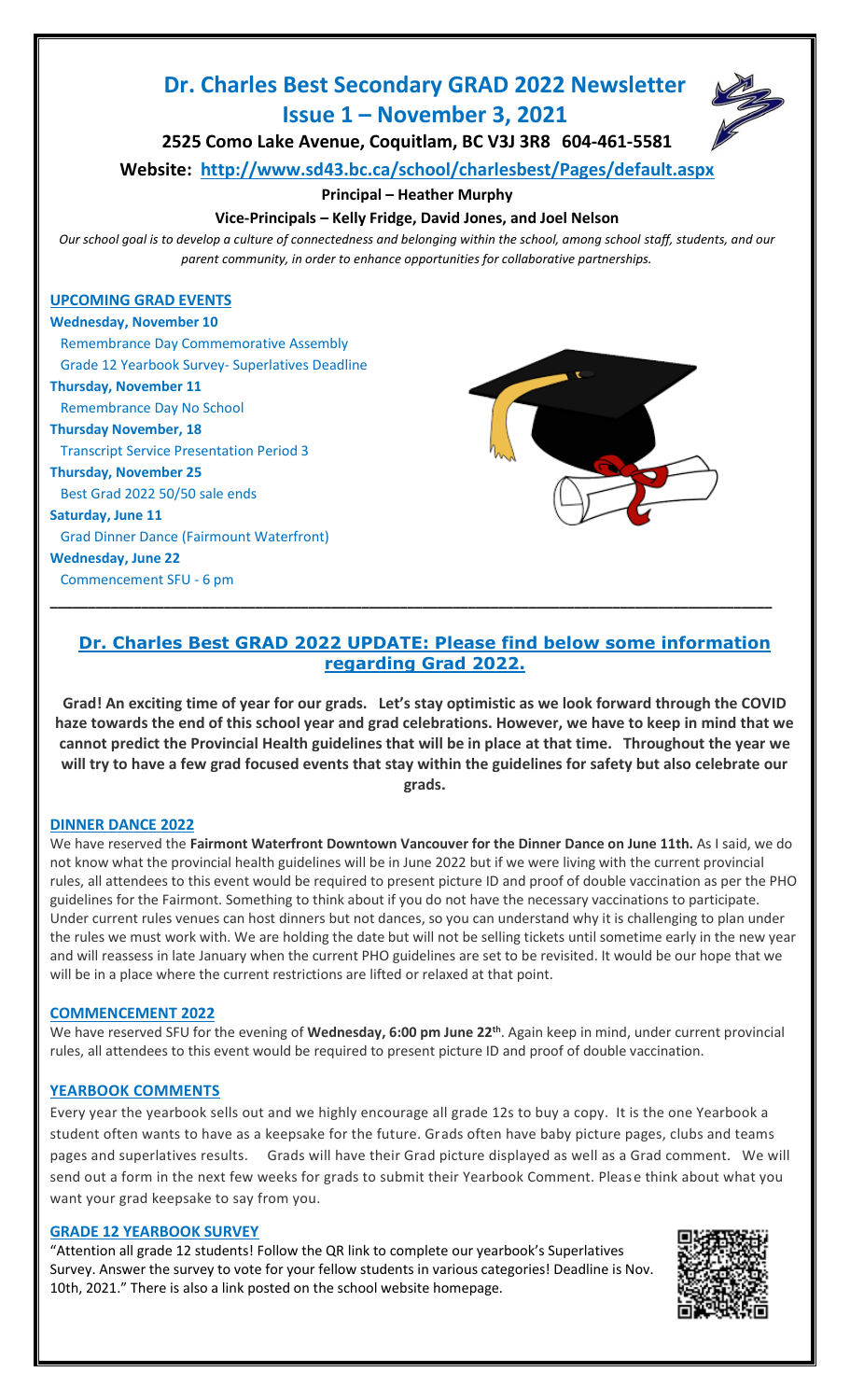## **AFTER GRAD 2022**

Your After Grad parent committee have been working on planning and fundraising for the past year already. Thank you to the many extremely dedicated parents who have been diligently working on your After Grad. Again, we do not know what June will look like and if we will be able to have a face to face After Grad. However, the After Grad committee is fundraising to create a wonderful event for you in June. Please support the Best After Grad 2022 Committee. Thank you

#### **GRAD SPIRIT WEAR ON LINE STORE**

Order your Grad wear ASAP> Click on the following link to order and pay for your Grad Spirit Wear. On-line store closes Nov 19<sup>th</sup>. <https://dcbgrad2022.itemorder.com/sale>Please get your orders in by this date and they will TRY to get our orders back to us by Christmas. That is the hope and plan at this point but keep in mind supply chains have been disrupted so much lately. Fingers crossed. Enjoy shopping!

#### **GRAD 2022 BABY PICTURE SLIDE SHOW**

One of your grads is going to create a slide show that we can show a few times throughout the year. And perhaps the Yearbook committee might want to use them as well. If you have a baby picture that you would like to share, please click on this link, and attach your photo. Please understand if you do not send us a baby picture on time, you will not be included in this grad slide show. We will not be accepting late entries. Sorry. Thank you for your cooperation. Thank you, Josip, for taking the time to put this together for your friends.



Click the link and attach your favorite baby photo. ( 1 photo per grad) <https://forms.office.com/r/fd9xBaN25P>

# **STUDENT TRANSCRIPT SERVICES PRESENTATION - (PSI)**

This presentation will show students how to **order their transcripts from the Ministry of Education online**. This is typically the second required step as **part of a post-secondary application process** (the first step being the submission of the actual application). A university or college cannot directly access marks from the Ministry as this is confidential information so students will **need to give permission to release their marks to the post-secondary** institution to which they are applying.

This presentation will occur in Grade 12 classes in Period 3 on November 18<sup>th</sup>, 2021. It will be pre-recorded and available on Teams following the presentation.

#### **DR. CHARLES BEST GRAD GIRLS 2022 STORE**

The DCB Grad Girls have created their own Grad t-shirt. If you would like to order through the online store, go to the link order and pay online and we will advertise when the shirts arrive for grads to pick them up.

Regular Best Grad wear will have a different link and should be available on Monday or Tuesday next week. We will send that link out then.

Your Grad Girls 2022 Store link is below: <https://bestgradgirls2022store.itemorder.com/sale>

#### **GRAD 2022**

Commencement June 22/2022. All grads must purchase the Cap & Gown Fee of \$60 by going to the school website, Quick Links, Student Fees or click here <https://sd43.schoolcashonline.com/> All outstanding required fees must be clear by Dec. 31/2021. Due to Covid we must submit our order in early February, so we are guaranteed shipment early June. Don't miss out on this wonderful event. Congrats Class of 2022!

#### **AFTERGRAD FUNDRAISERS:**

#### (See attachments)

The AfterGrad 2022 Parent Committee has just launched 3 new fundraisers! We hope that you will review them all and support our **Best** grads in a way that suits you **best**. See attachments for the following:

- **Best Grad 50/50 online raffle**. Last spring, Maria Zamprogno won \$5,265! Buy your tickets here:<https://bestgrad2022.rafflenexus.com/>
- **Purdy's Chocolates fundraiser.** Place your order here: <https://fundraising.purdys.com/1034418-88202>
- **Growing Smiles Poinsettias & Planters.** Place your orders here: [drcharlesbest.growingsmilesfundraising.com](http://drcharlesbest.growingsmilesfundraising.com/)

Thank you for your support of our Best 2022 Grads!